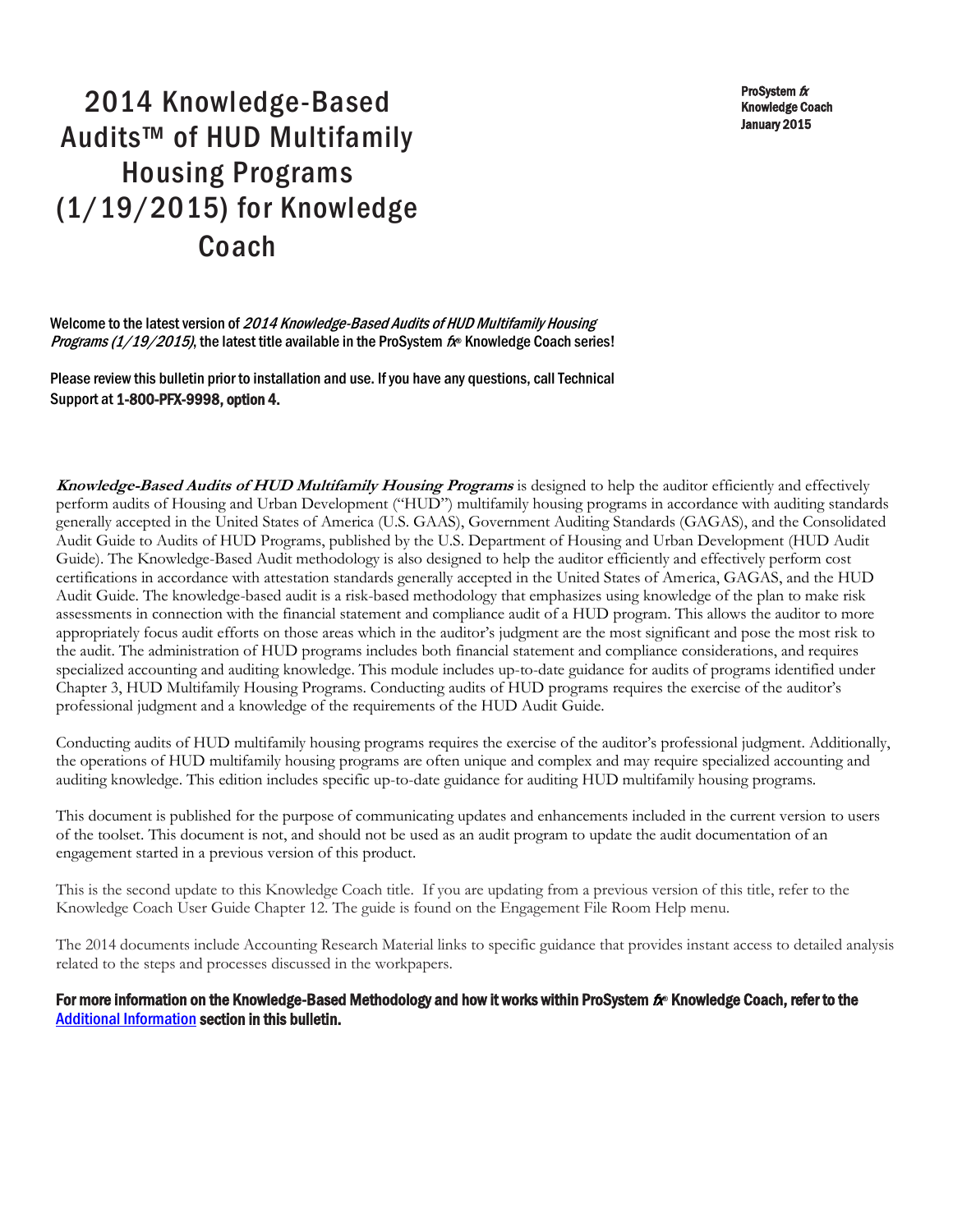# WORKPAPER NOTES

### Important Note for Customers updating binders from 2013 Knowledge Based Audits of HUD Multifamily Housing Programs

You must install Engagement 7.1 and Knowledge Coach 2.1, the 2014 Financial Statement Base and the 2014 Compliance Base before updating to the 2014 Knowledge Based Audits of HUD Multifamily Housing Programs. For more information on Engagement 7.1 and Knowledge Coach 2.1 or the 2014 Financial Statement Base Title, review the Release Notes and associated Knowledge Base article at the following link: <http://support.cch.com/answerdoc.aspx?id=sw43269>

#### General Roll Forward Note

You must be the current editor of all Knowledge Coach workpapers to update to the latest content during roll forward, and you must be the current editor upon opening the updated workpaper for the first time to ensure you see the updated workpaper.

The 2014 Knowledge-Based Audits of HUD Multifamily Housing Programs has been updated to incorporate the 2013 Internal Control-Integrated Framework established by the Committee of Sponsoring Organizations of the Treadway Commission ("COSO Framework"); AICPA Statement on Auditing Standards No. 128, Using the Work of Internal Auditors; AICPA Statement on Quality Control Standards (SQCSs) No. 8, A Firm's System of Quality Control (Redrafted); and is current through Accounting Standards Update (ASU) No. 2014-12. Our authors are always looking to improve the flow of the audit engagement through the addition of new tailoring questions, new tips, and new examples. The 2014 tools include links to specific guidance that provides instant access to detailed analysis related to the steps and processes discussed in the workpapers. Also included are revised financial statement disclosures checklists that provide a centralized resource of the required and recommended U. S. GAAP disclosures and key presentation items currently in effect, using the style referencing under the FASB Accounting Standards Codification™ as of December 31, 2014.

#### Specific Program Enhancements

The 2014 Knowledge-Based Audits of HUD Multifamily Housing Programs features numerous enhancements, including:

- Copies of KBA-1033 Evaluation and Communicating Instances of Noncompliance or KBA-5023 Summary of Risk Assessments of Noncompliance will no longer be created for Nonmajor programs, as identified in KBA-304 Determining Major Housing and Urban Development Programs.
- Additional tailoring to help distinguish more complex and less complex engagements.
- Materiality flow to audit programs and activity-level control workpapers
- Findings are accumulated in the Internal Control Documents, including KBA-401 through KBA-412, to better facilitate flow to KBA-103.
- Revised rule-of-thumb percentages in KBA-301. The benchmarks and related percentages are based on the judgment of our expert authors. Our expert authors base them on issues encountered in practice, research studies, AICPA audit risk and sampling guides, AICPA interpretive guidance (including AICPA CPE courses), and Big Firm practices and policies. Based on this information, with regard to this toolset, the commonly used rule of thumb amounts were revised to 1/2-2% for total assets and 1/2-2% for total revenues earned.
- Reporting tool to assist the auditor in selecting the correct report
- Formulas added to AIDs where applicable
- The audit area for related parties, commitments and contingencies, estimates, and concentrations has now been separated into four audit areas
- Updates to the KBA-400 series workpapers to facilitate the changes to the 2013 COSO framework
- Removed flow of Nonmajor programs from KBA-304 to KBA-1033 and KBA-5023 in the Compliance package and added note above table in KBA-304 for further instructions. If a program was non-major in the prior period but is considered a major program in the current period KBA-1033 and KBA-5023 will need to be deleted and reinserted for that program.
- Several new forms and audit areas are available in this title including:
	- KBA-200 Plan Information and Background
	- KBA-201N Client/Engagement Acceptance and Continuance Form: Noncomplex Entities
	- AID-602 Understanding and Preliminary Assessment of the Entity's Internal Audit Function
	- AID-603 Component Identification and Analysis
	- **AID-842 Board Minutes Review Checklist**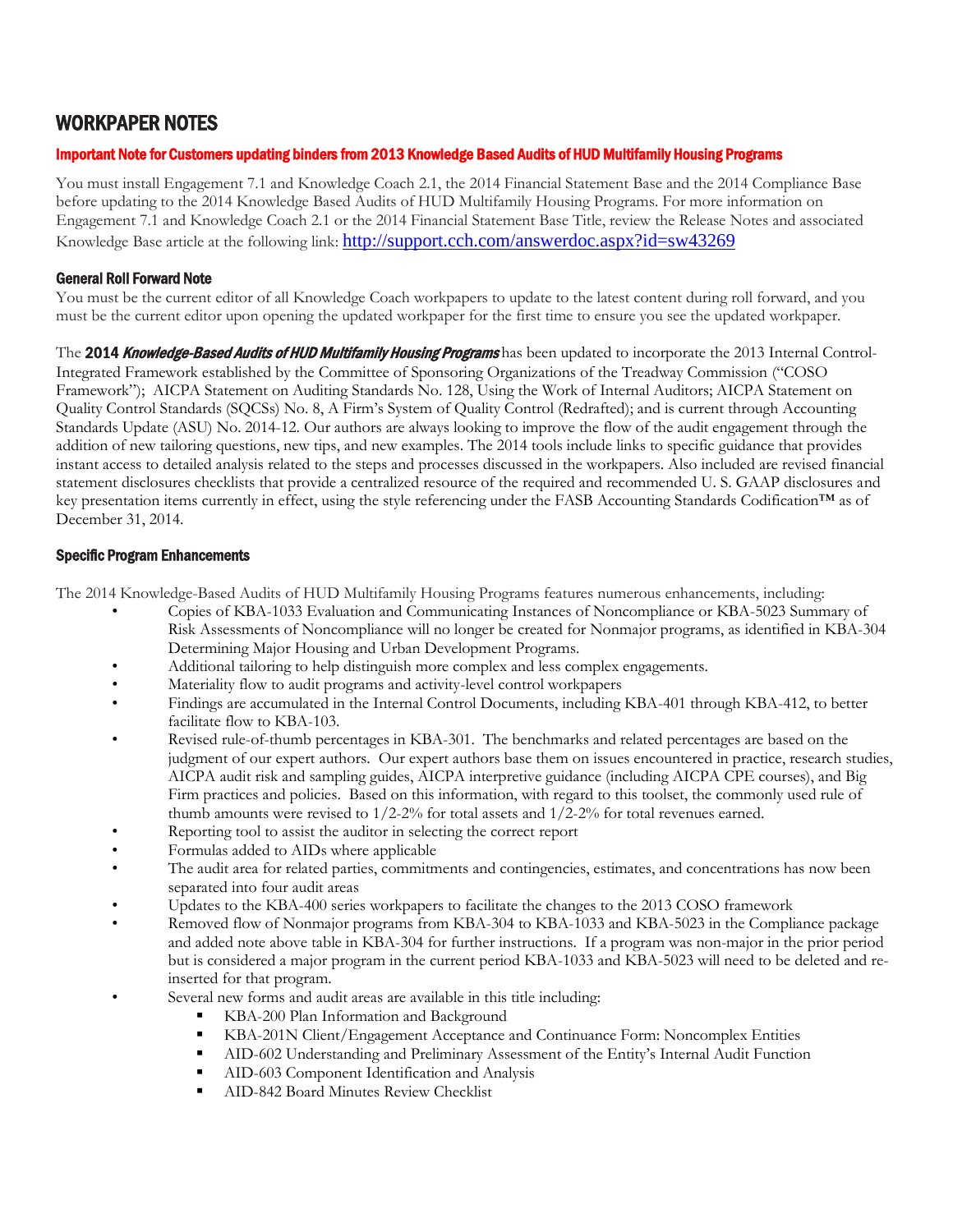- COR-810 Standard Confirmation Inquiry for Life Insurance Policies
- COR-906 Communication to Board of Directors of Material Weaknesses: Ineffective Oversight by Those Charge With Governance
- RES-020 Example of Conditions or Events That May Be Indicative of Risks of Material Misstatement of the Group Financial Statements
- RES-021 Factors to be Considered when Documenting Client/Engagement Acceptance and Continuance

For more information on specific program enhancements, review the 2014 HUD Multifamily Housing Programs Overview for Knowledge Coach Users available at the following link or in the binder through the KCO-001 workpaper. [https://support.cch.com/updates/KnowledgeCoach/pdf/guides\\_tab/2014%20HUD%20Title%20Overview%20for%20Knowledg](https://support.cch.com/updates/KnowledgeCoach/pdf/guides_tab/2014%20HUD%20Title%20Overview%20for%20Knowledge%20Coach%20Users.pdf) [e%20Coach%20Users.pdf](https://support.cch.com/updates/KnowledgeCoach/pdf/guides_tab/2014%20HUD%20Title%20Overview%20for%20Knowledge%20Coach%20Users.pdf)

#### In addition, forms and practice aids throughout have been updated to include new examples and tips and, where applicable, to take into account:

New literature, standards, and developments, reflected in the following current audit and accounting guidance:

Statements on Auditing Standards (SASs): SAS-128, *Using the Work of Internal Auditors*

#### AICPA Statement on Quality Control Standards (SQCSs) No. 8, *A Firm's System of Quality Control (Redrafted)*

FASB Accounting Standards Codification as of December 31, 2014, and through Accounting Standards Update No. 2014-18, including ASU No. 2014-08, Presentation of Financial Statements (Topic 205) and Property, Plant, and Equipment (Topic 360) — Reporting Discontinued Operations and Disclosures of Disposals of Components of an Entity; ASU No. 2014-09, Revenue from Contracts with Customers (Topic 606); ASU No. 2014-10, Development Stage Entities (Topic 915) – Elimination of Certain Financial Reporting Requirements, Including an Amendment to Variable Interest Entities Guidance in Topic 810, Consolidation; ASU No. 2014-11, Transfers and Servicing (Topic 860) – Repurchase-to-Maturity Transactions, Repurchase Financings, and Disclosures; and ASU No. 2014-12, Compensation ─ Stock Compensation (Topic 718) ─ Accounting for Share-Based Payments When the Terms of an Award Provide That a Performance Target Could Be Achieved after the Requisite Service Period; ASU No. 2014-16, Derivatives and Hedging (Topic 815): Determining Whether the Host Contract in a Hybrid Financial Instrument Issued in the Form of a Share is More Akin to Debt or Equity; ASU No. 2014-17, Business Combinations (Topic 805): Pushdown Accounting; and ASU No. 2014-18, Business Combinations (Topic 805): Accounting for Identifiable Intangible Assets in a Business Combination.

Users of this content should consider guidance issued subsequent to these items to determine their effect on engagements conducted using this product.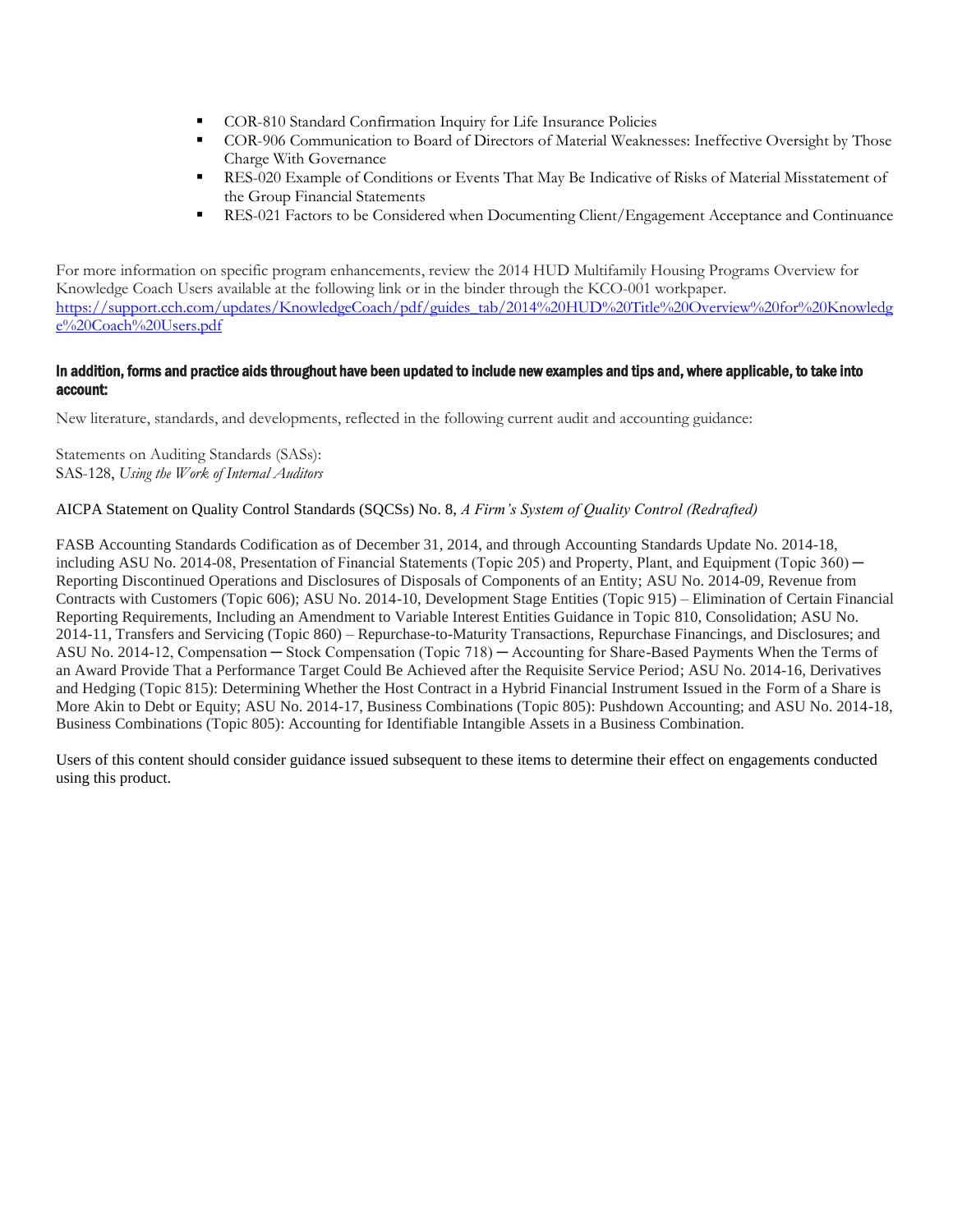# <span id="page-3-0"></span>Additional Information on Knowledge Coach and the KBA Methodology

Knowledge-Based Audit (KBA) Methodology - The KBA Methodology facilitates the incorporation of the results of one set of procedures to become the input for the next. The key components of the KBA methodology include:

- An **Overview** that guides auditors through the methodology;
- **Knowledge-Based Audit** documents, integral to the risk assessment and overall audit processes, which contain steps and procedures required by U.S. GAAS, GAGAS, and the *HUD Audit Guide*;
- Customizable **Audit Programs** that take auditors through related steps and procedures to test management's assertions relating to the financial statements;
- **Practice Aids** to help auditors complete steps or processes outlined in the Knowledge-Based Audit documents and Audit Programs;
- **Auditor's Reports** that provide a variety of sample auditor's opinions on audited financial statements and compliance with HUD programs; and
- **Correspondence** documents that provide sample letters to be used to comply with U.S. GAAS, GAGAS, and the *HUD Audit Guide* requirements and in many other common situations.

The AICPA's Auditing Standards Board's (ASB) - The practice aids and tools in the **2014 edition of Knowledge-Based Audits of HUD Multifamily Housing Programs** are designed around the AICPA's auditing standards to assist auditors of HUD multifamily housing Programs by:

- Facilitating compliance with U.S. GAAS, GAGAS, and the *HUD Audit Guide*;
- Encouraging more effective audits through tailored audit programs and comprehensive practice aids;
- Helping auditors to focus on and respond to identified audit risks; and
- Enhancing audit documentation.

# ProSystem  $f_x \otimes$  Knowledge Coach

**ProSystem 6.<sup>®</sup> Knowledge Coach** functionality allows auditors to use the Knowledge-Based-Audit methodology more efficiently by eliminating the need for duplicate entry of the same information, tailoring audit documentation to each particular engagement, and documenting the link between risks identified and procedures performed. AUD-100 Tailoring Question Workpaper is a document in Knowledge Coach that presents engagement-level questions designed to aid in tailoring the engagement documentation to fit each client. Completing the questions helps the auditor avoid duplication and unnecessary workpapers.

Before you begin your audit, please review the guidance in **AUD-101 Overall Audit Program**. This workpaper is intended to be your road map through a Knowledge-Based Audit methodology. You should start your audit with **AUD-100 Tailoring Question Workpaper** and AUD-101 Overall Audit Program.

Risks can be captured via the Risk Summary task pane from any Knowledge Coach workpaper by the current editor of KBA-502 **Summary of Risk Assessments**. This allows the user to continuously assess risks during the engagement. Several workpapers prompt the consideration of the presence of risks, but the Risk Summary task pane must be used to document those risks. All documented risks flow to the Risk Summary. To ensure risks show in findings tables, make sure to check the "workpaper identified in" field of the Risk pane.

**Information Flow** helps cut down on the time spent duplicating information across forms. In addition, the flow of consistent information ensures that information and updates to information are not missed between workpapers. Drill-down functionality helps the user navigate quickly to the source of the information, aiding in the review of the audit file.

**Diagnostics** help keep track of unresolved issues like unanswered questions, incomplete risks, program steps not linked to risks or relevant assertions, missing workpaper, and more. Diagnostics now show when a form table has not been answered (i.e. tables in KBA-101 Overall Audit Strategy that are added by the tailoring questions in AUD-100 Tailoring Question Workpaper).

Links to Accounting Research Manager (ARM)-If you subscribe to an ARM library that includes audit content, you can link directly to source material from Resources within Knowledge Coach workpapers. These links have been updated to reference to the accounting standards under the FASB Accounting Standards Codifications and the auditing standards issued by the AICPA. Also, if you subscribe to the *Knowledge-Based Audits of Housing and Urban Development Programs Guide* on ARM, you can take advantage of links to the audit guide material from within the Knowledge Coach documents.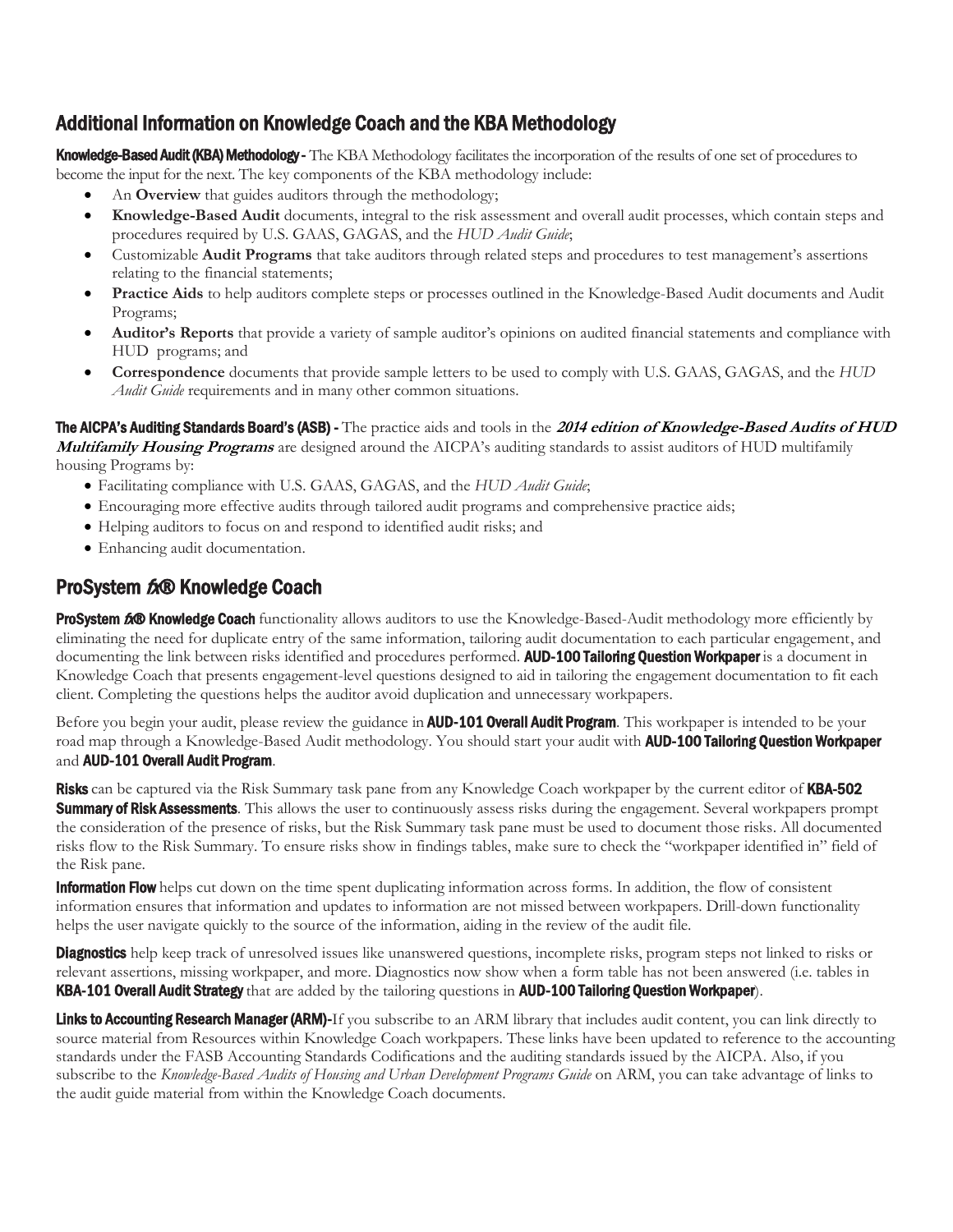**Interpretive Guidance** is integrated into each Knowledge Coach template through the Tips view of each new task pane. Informational features include Practice Points, Examples, Optional Workpapers, and Resources to help auditors work more effectively and efficiently. We have also added the ability to navigate from Resources within a document or the tip pane directly to CCH's Accounting Research Manager and industry audit guides by simply clicking on the Reference.

## Important Notes

- Make sure to save changes to workpapers before closing the workpaper or the binder to ensure data is correctly updated.
- If your Current Editor Knowledge Coach MS Word workpapers become read-only or crash, please do the following:
	- Keep the binder with the affected workpapers open.
	- o Highlight the workpaper in the binder window with and go to Tools>Save Knowledge Coach Answers
- Knowledge Coach cannot be used within the Shared File Room (SFR) feature of Engagement. However, Knowledge Coach workpapers can be shared across team members through check in, check out, workpaper assignment, syncing to the central file room and through peer-to-peer sync in the same way other Engagement workpapers are shared.

### System Requirements

- This title MUST be used with ProSystem *fx* Engagement version 7.1, ProSystem fx Knowledge Coach version 2.1, and 2014 Financial Statement Base v4 and higher. If you are upgrading from ProSystem *fx* Engagement 7.0 or lower please contact Technical Support at 1-800-PFX-9998, option 4 for detailed instructions.
- A minimum of 4GB of RAM is required for optimal performance when opening and navigating through ProSystem *fx*  Knowledge Coach documents.

## Download Instructions

The *2014 Knowledge-Based Audits of HUD Programs* includes the Compliance and Financial Statements title packages which are two separate packages.

Download the *2014 Knowledge-Based Audits of Housing and Urban Development Programs – Multifamily Housing – Compliance and/or the 2014 Knowledge-Based Audits of HUD Programs – Multifamily Housing – Financial Statements* from the **ProSystem fx Knowledge Coach Updates** section of the ProSystem *fx* Engagement Support Web site at the following URL: [http://support.cch.com/updates/KnowledgeCoach,](http://support.cch.com/updates/KnowledgeCoach) then select the **Knowledge Coach Series** and **Download file** link next to the **2014 Knowledge-Based Audits of Housing and Urban Development Programs – Multifamily Housing – Compliance and/or the 2014 Knowledge-Based Audits of HUD Programs – Multifamily Housing – Financial Statements.** On some occasions the content package file (.KCP) has downloaded with the extension changed to .ZIP. If this occurs, please change the extension of the downloaded file to KCP using all capital letters.

You must install the 2014 Financial Statement Base v4 title before installing the 2014 Knowledge-Based Audits of Housing and Urban Development Programs.

The Financial Statement Base title is also available at the following link:<http://support.cch.com/updates/KnowledgeCoach> If you have already installed this title for 2014 Knowledge-Based Audits of Commercial Entities, ensure you have the latest Knowledge Coach Content Update installed.

**Important**: ProSystem fx Engagement version 7.1 or higher and Knowledge Coach version 2.1 must be installed on the computer in order to install these Knowledge Coach titles. Additional requirements include Microsoft Office 2007, Microsoft Office 2007 Primary Interop Assemblies (PIA) and Visual Studio 2005 Tools for the Office Second Edition Runtime, Visual Studio Tools for Office System Runtime version 3.0, and Visual Studio Tools for the Office System 3.0 Runtime Service Pack 1., Visual Studio Tools for Office Runtime 4.0 (VSTOR) (32-bit version for 32-bit OS and 64-bit version for 64-bit OS).

The following 2014 Knowledge-Based Audits of HUD Programs – Multifamily Housing – Compliance and 2014 Knowledge-Based Audits of HUD Programs – Multifamily Housing – Financial Statements ().KCP download is a proprietary file that must be installed from within Engagement. Save this KCP file to a location on your local drive and follow the Installation Instructions included in the Release Bulletin.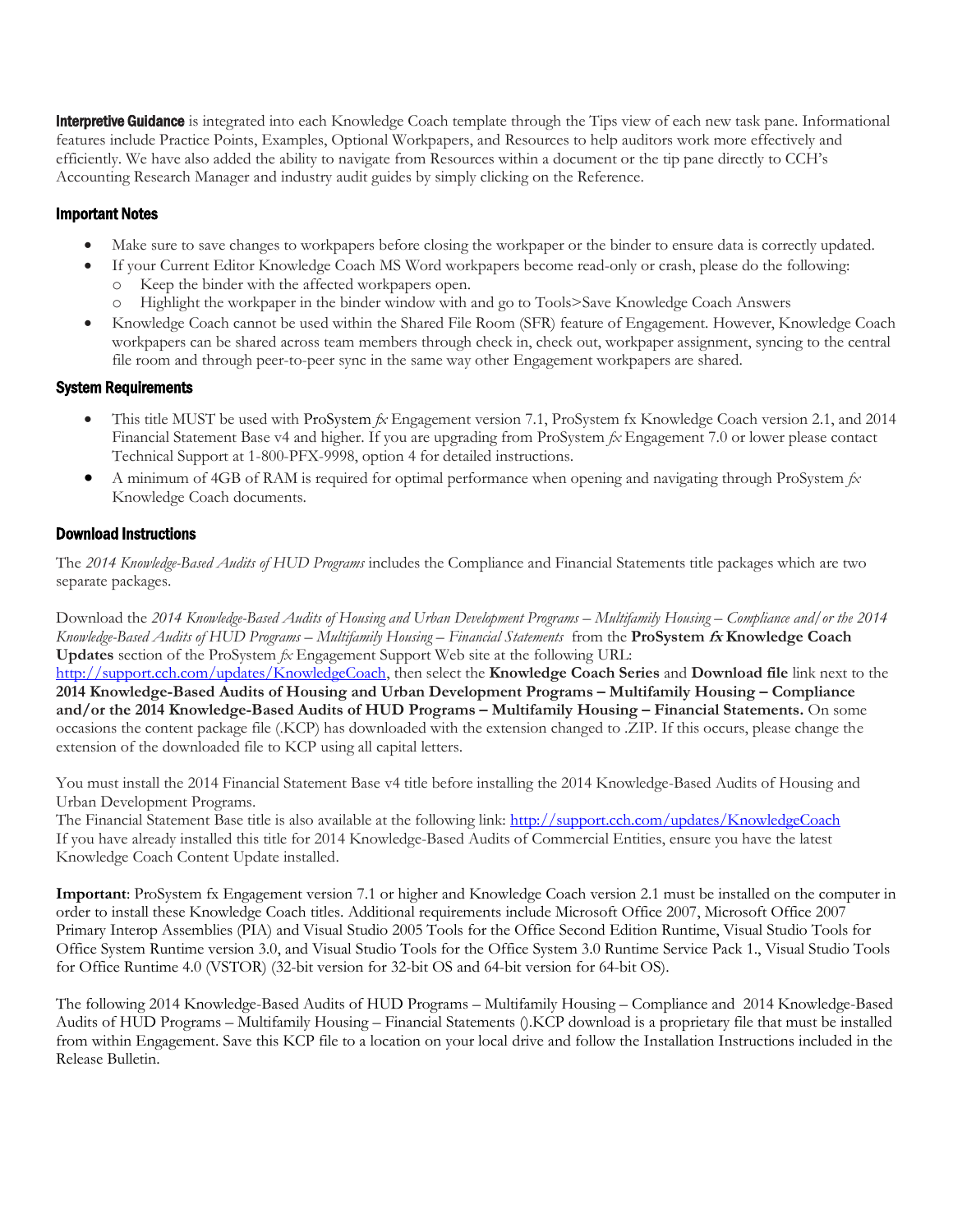#### Installation Instructions

Once you have downloaded your Knowledge Coach titles, Financial Statement Base title or Compliance Base title, you will need to add them to the list of titles within ProSystem *fx* Engagement. The only additional system requirement is approximately 75MB of disk space to store your Knowledge Coach program content files. Please refer to the ProSystem *fx* Engagement with Knowledge Coach Release Notes for any other system requirements.

After downloading the *2014 Knowledge-Based Audits of HUD Programs – Multifamily Housing – Compliance and/or the 2014 Knowledge-Based Audits of HUD Programs – Multifamily Housing – Financial Statements* titles, do the following:

- 1. Launch the ProSystem *fx* Engagement Workpaper Management application so that the Local File Room is displayed. Select **Tools > Knowledge Coach Titles**.
	- The Knowledge Coach Titles window will be displayed.
- 2. Choose **Add Title**.
- 3. Browse to the title package file (\*.KCP) that you previously downloaded from the ProSystem *fx* Knowledge Coach Support Web site.
- 4. Choose **Open**.

The system will display a progress indicator while the title package is added. You will receive a message that the title has been successfully installed once the process is complete.

Once the title is added, you must release it, so that other staff members in your firm can use it. You may also wish to "unrelease" previous versions of the title.

To unrelease a title:

- 1. Select a version of the KBA HUD Programs title.
- 2. Choose **Unrelease Title**. The date will be removed from the *Date released* column and staff that do not have the staff group property right to insert unreleased titles will not be able to insert the unreleased titles into a binder.

**Note**: You can determine this access in the **ProSystem fx Engagement Admin** module by selecting a staff group and choosing **File > Properties > Content** "Insert Knowledge Coach workpapers from unreleased titles" option.

To release a title:

- 1. Select one of the Knowledge Coach titles in the list that has been added but is not yet released.
- 2. Choose **Release Title**. The current date and time will be displayed in the *Date released* column, and the status will change to "Released."

**Note:** You must add and assign a Knowledge Coach module as well as the Knowledge Coach title license in the ProSystem *fx* Engagement Administrator before using the workpapers.

**Important:** Once the *2014 Knowledge-Based Audits of HUD Programs – Multifamily Housing – Compliance and/or the 2014 Knowledge-Based Audits of HUD Programs – Multifamily Housing – Financial Statements* titles have been added and released, they will be automatically deployed to other staff members when they login to the "Office" location, or when they synchronize a binder that contains Knowledge Coach workpapers from this title.

#### Online Permission Key

Permission key files may be downloaded from our Web site at

<https://prosystemfxsupport.tax.cchgroup.com/permkey/download.aspx> or when adding or updating the new licenses within ProSystem *fx* Engagement with Knowledge Coach version 7.1 and higher. After updating the license file in the ProSystem *fx*  Engagement Admin module, licenses need to be assigned to the staff who will use 2014 *Knowledge-Based Audits of HUD Multifamily Housing Programs*.

If you have not already established a Single Sign-on (SSO) account with Customer Service, we urge you to do so at this time.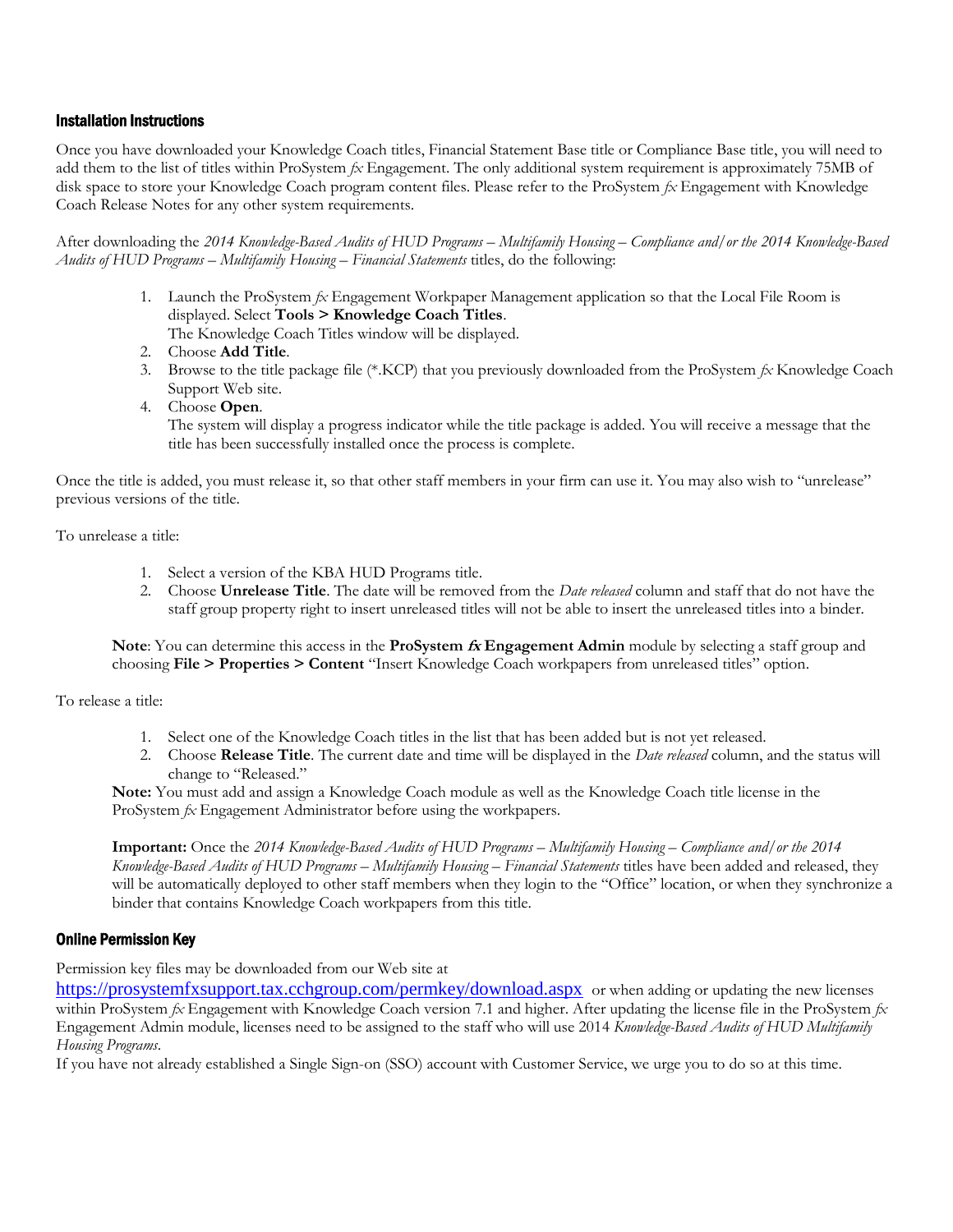Permission keys are no longer generally distributed via floppy diskette. You can choose to continue receiving the diskette by going to <https://prosystemfxsupport.tax.cchgroup.com/service/accountadmin/> , clicking the Firm Administration link, and making the appropriate selection (SSO access is required), or by contacting Customer Service at 1-800-PFX-9998, option 1.

# Accounting Research Manager

CCH's Accounting Research Manager is the most comprehensive, up-to-date and objective online database of financial reporting literature. It includes all authoritative and proposed accounting, auditing, and SEC literature, plus independent, expert-written interpretive guidance.

Our Weekly Summary email newsletter highlights the key developments of the week, giving you assurance that you have the most current information. It provides links to new FASB, AICPA, SEC, EITF, and IASB authoritative and proposal-stage literature, plus guidance from financial reporting experts.

Our team of content experts updates the system on a daily basis, so you can stay as current as possible. What's more, our experts attend critical, standard-setting meetings and summarize the results for you, which means you'll learn of newly released literature and deliberations of current financial reporting projects as soon as they occur! Plus, you'll benefit from their easy-to-understand technical translations. Our expert's interpretations clearly lay out what the rules mean from your perspective.

Also available is the Knowledge-Based Audits of Housing and Urban Development Programs, a guide that helps you comply with the most recent professional standards and guidance for the conduct of audits of Housing and Urban Development Programs and to integrate the use of practice aids, tools, and other resources with its guidance. This publication supplements and complements the Knowledge-Based documents that are available in Knowledge Coach.

With Accounting Research Manager, you maximize the efficiency of your research time, while enhancing your results. Learn more about our content, our experts, and how you can request your free trial by visiting http://www.accountingresearchmanager.com. You can also access the Accounting Research Manager Web site by selecting the item in ProSystem *fx* Engagement from the Guidance tab on the Shortcuts bar in the Binder window.

## Links to Accounting Research Manager (ARM)

As indicated above, subscribers to an Accounting Research Manager library that includes source content can link directly to source material from references within Knowledge Coach workpapers. These links have been updated to reference the new Codification released by the FASB and available on ARM. The Codification on ARM is fully integrated with U.S. and international accounting standards, other nonauthoritative materials and industry leading interpretive guidance.

### Using Your Knowledge Coach Content

To use your Knowledge Coach Workpaper Templates, open a binder in ProSystem *fx* Engagement, select the workpaper tab into which you would like to insert the workpaper, and select **New Knowledge Coach Workpaper** from the toolbar or File menu. The New Knowledge Coach Workpaper dialog appears (*Figure 1*).

### **Figure 1 – New Knowledge Coach Workpaper**

| INEW KNOWIEDDE COACH WORDADER                                                                                                                                                                                                                                                                                                                                                                                                                                                                                                                                                                       |                                    |            |
|-----------------------------------------------------------------------------------------------------------------------------------------------------------------------------------------------------------------------------------------------------------------------------------------------------------------------------------------------------------------------------------------------------------------------------------------------------------------------------------------------------------------------------------------------------------------------------------------------------|------------------------------------|------------|
| Industry: 2014 KBA HUD Multifamily Housing<br>Show independent workpapers only<br>000-Resources<br>田…<br>100-The Communications Hub<br>Ė<br>200-Pre-Engagement Procedures<br>Ė<br>300-Risk Assessment-Understanding the Entity & Environment<br>田<br>400-Risk Assessment-Design of Internal Controls<br>Ė<br>⊸<br>500-Assessing Risk of Material Misstatement<br>由<br>600-Audit Procedures-Response to Assessed Risks<br>Ė<br>700-Audit Procedures-Tests of Internal Controls<br>审<br>800-Audit Procedures-Substantive Tests<br>Ė<br><b>审…</b><br>900-Evaluating, Concluding & Reporting Procedures | ٧<br>Details of selected workpaper | ٠ŧ<br>-ট্র |
| OK                                                                                                                                                                                                                                                                                                                                                                                                                                                                                                                                                                                                  | Cancel                             | Help       |